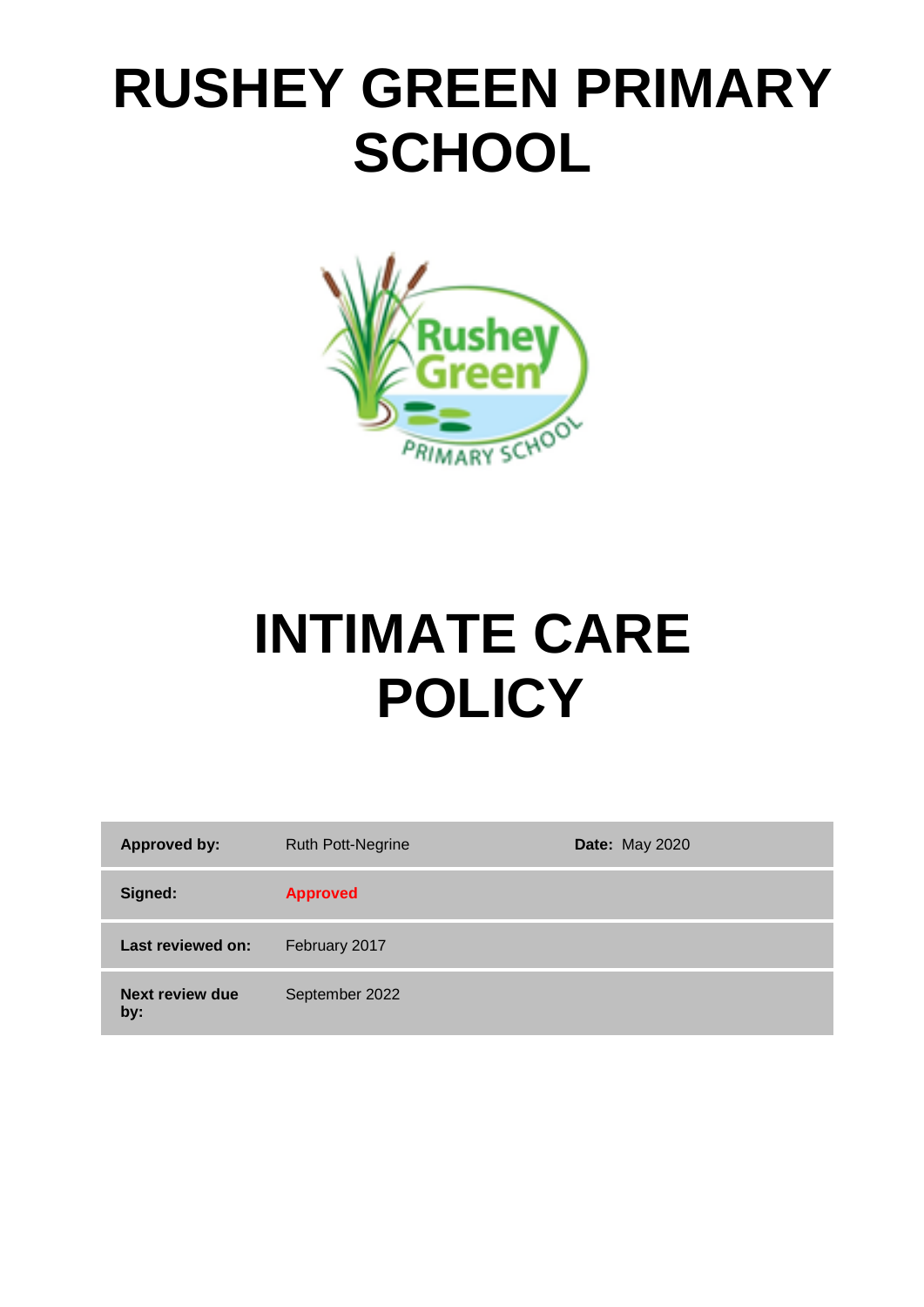#### **Introduction**

 Staff who work with children/young people with special needs will realise that the issue of intimate care is a difficult one and will require staff to be respectful of children's needs.

\_\_\_\_\_\_\_\_\_\_\_\_\_\_\_\_\_\_\_\_\_\_\_\_\_\_\_\_\_\_\_\_\_\_\_\_\_\_\_\_\_\_\_\_\_\_\_\_\_\_\_\_\_\_\_\_\_\_\_\_\_\_\_\_\_\_\_\_\_\_\_\_\_\_\_\_\_\_\_\_\_\_\_\_\_\_\_\_\_

- Intimate care can be defined as care tasks of an intimate nature, associated with bodily functions, body products and personal hygiene which demand direct or indirect contact with or exposure of the genitals. Examples include care associated with continence and menstrual management, as well as more ordinary tasks such as help with washing or bathing.
- Children's dignity will be preserved and a high level of privacy, choice and control will be provided to them. Staff who provide intimate care to children have a high awareness of child protection issues. Staff behaviour is open to scrutiny and staff at Rushey Green Primary School work in partnership with parents/carers to provide continuity of care to children/young people wherever possible.
- Staff deliver a full personal safety curriculum, as part of Personal, Social and Health Education, to all children as appropriate to their developmental level and degree of understanding. This work is shared with parents who are encouraged to reinforce the personal safety messages within the home.
- Rushey Green Primary School is committed to ensuring that all staff responsible for the intimate care of children will undertake their duties in a professional manner at all times. Rushey Green Primary School recognises that there is a need to treat all children with respect when intimate care is given. No child should be attended to in a way that causes distress or pain.

#### **Our approach to the best practice**

- All children who require intimate care are treated respectfully at all times; the child's welfare and dignity is of paramount importance.
- Staff who provide intimate care are trained to do so (including Child Protection and Health & Safety training in moving and handling) and are fully aware of best practice. Apparatus will be provided to assist with children who need special arrangements following assessment from physiotherapist/occupational therapist as required.
- Staff will be supported to adapt their practice in relation to the needs of individual children taking into account developmental changes such as the onset of puberty and menstruation. Wherever possible staff who are involved in the intimate care of children/young people will not usually be involved with the delivery of sex and relationship education to their children/young people as an additional safeguard to both staff and children/young people involved.
- There is careful communication with each child who needs help with intimate care in line with their preferred means of communication (verbal, symbolic, etc.) to discuss the child's needs and preferences. The child is aware of each procedure that is carried out and the reasons for it.
- As a basic principle children will be supported to achieve the highest level of autonomy that is possible given their age and abilities. Staff will encourage each child to do so much for themselves as they can. This may mean, for example, giving the child responsibility for washing themselves. Individual intimate care plans will be drawn up for particular children as appropriate to suit the circumstances of the child. These plans include a full risk assessment to address issues such as moving and handling, personal safety and health of the child and the carer.
- Each child's right to privacy will be respected. Careful consideration will be given to each child's situation to determine how many carers might need to be present when a child needs help with intimate care. Where possible one child will be cared for by one adult unless there is a sound reason for having two adults present. If this is the case, the reasons should be clearly documented.
- Wherever possible the same child will not be cared for by the same adult on a regular basis; there will be a rota of carers known to the child who will take turns in providing care. This will ensure, as far as possible, that over-familiar relationships are discouraged from developing, while at the same time guarding against the care being carried out by a succession of completely different carers.
- Parents/carers will be involved with their child's intimate care arrangements on a regular basis; a clear account of the agreed arrangements will be recorded on the child's care plan. The needs and wishes of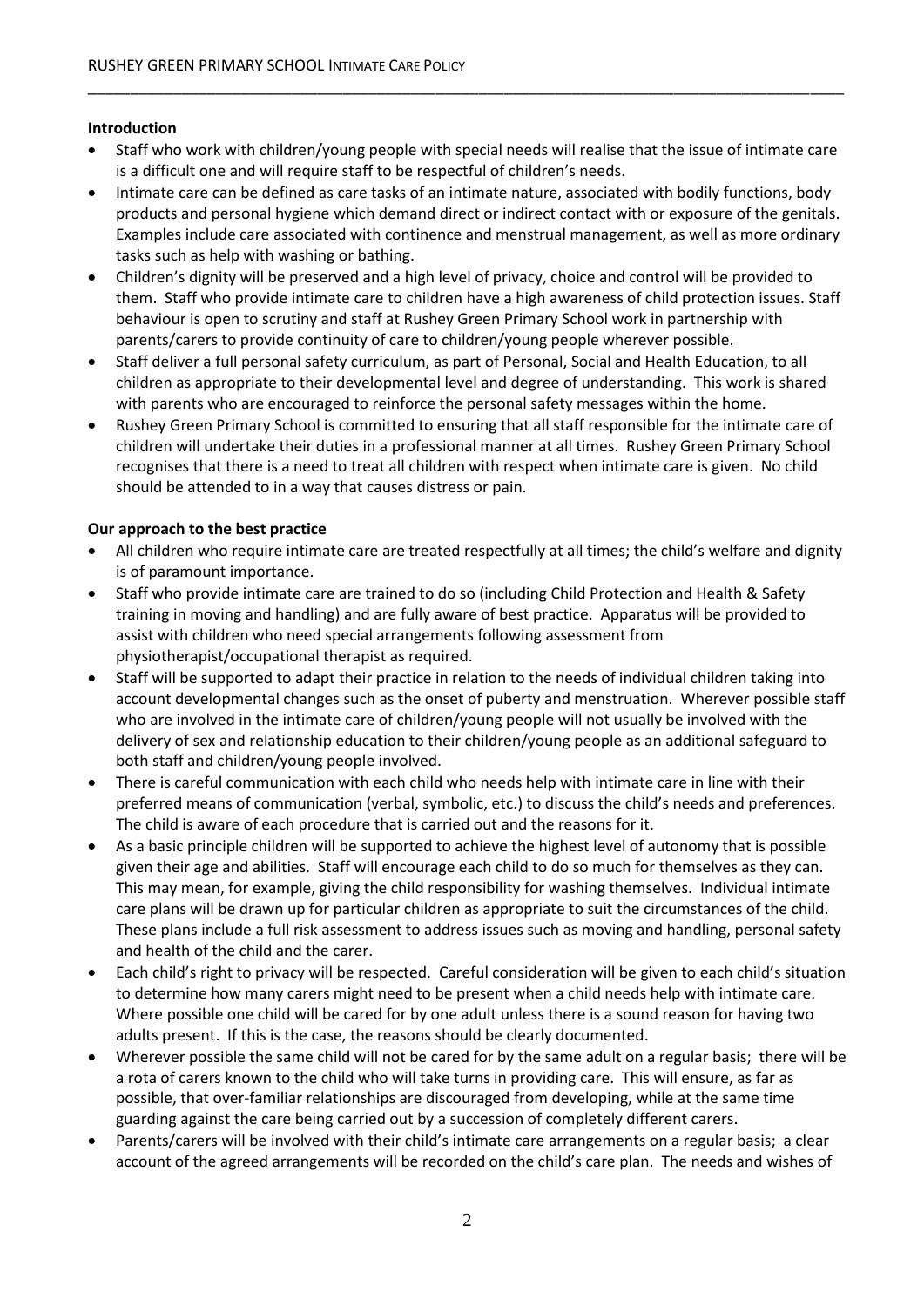children and parents will be carefully considered alongside any possible constraints; e.g. staffing and equal opportunities legislation.

\_\_\_\_\_\_\_\_\_\_\_\_\_\_\_\_\_\_\_\_\_\_\_\_\_\_\_\_\_\_\_\_\_\_\_\_\_\_\_\_\_\_\_\_\_\_\_\_\_\_\_\_\_\_\_\_\_\_\_\_\_\_\_\_\_\_\_\_\_\_\_\_\_\_\_\_\_\_\_\_\_\_\_\_\_\_\_\_\_

 Each child/young person will have an assigned senior member of staff to act as an advocate to whom they will be able to communicate any issues or concerns that they may have about the quality of care they receive.

#### **The Protection of Children**

- Education Child Protection Procedure and Inter-Agency Child Protection procedures will be accessible to staff and adhered to.
- Where appropriate, all children will be taught personal safety skills carefully matched to their level of development and understanding.
- If a member of staff has any concerns about emotional and physical changes in a child's presentation, e.g. marks, bruises, soreness etc s/he will immediately report concerns to the appropriate manager/designated person for child protection. A clear record of the concern will be completed and referred to social care and/or the Police if necessary. Parents will be asked for their consent or informed that a referral is necessary prior to it being made unless doing so is likely to place the child at greater risk of harm.
- If a child becomes distressed or unhappy about being cared for by a particular member of staff, the matter will be looked into and outcomes recorded. Parents/carers will be contacted at the earliest opportunity as part of this process In order to reach a resolution. Staffing schedules will be altered until the issue(s) are resolved so that the child's needs remain paramount. Further advice will be taken from outside agencies if necessary.
- If a child makes an allegation against a member of staff, all necessary procedures will be followed.

#### **When intimate care is needed:**

- 1. Only permanent staff employed by the school to provide Intimate care.
- 2. All members of staff should have had an enhanced DBS check.
- 3. Where possible, a child will be changed by carer of the same sex as themselves.
- 4. Any faith issues will also be built into a child's care plan.

#### **Specific Coronavirus Guidance**

In order to ensure the safety of all staff and children, we refer to the guidance issues on government and NHS websites. We also refer to guidance given in the daily coronavirus briefings for schools. This guidance is updated regularly and therefore supersedes the guidance given in this policy.

#### **4.1 Social Distancing Measures**

- Where possible, all contact between members of the school community should be carried out while maintaining social distancing measures – a distance of at least 2 metres (6 feet). Where this is not possible, measures such as physical barriers and, the use of personal protective equipment must be put in place. The number of adults who enter the room where intimate care is being given should be limited' Children should be encouraged to help themselves as much as possible. Where the child needs supervision, this can be done at distance or behind a door if appropriate, in line with social distancing measures.
- The best possible hygiene measures must be employed. This is the best way to protect yourself and others. This must be achieved through rigorous cleaning, personal hygiene and regular hand hygiene. All surfaces and equipment must be cleaned and disinfected frequently , using standard approved cleaning and disinfection products.
- After providing intimate care, hands should be washed and cleaned thoroughly with soap and water or alcohol hand sanitiser at the earliest opportunity. This advice is applicable to all situations, regardless of whether there was close contact or the minimum 2 metre social distancing was maintained.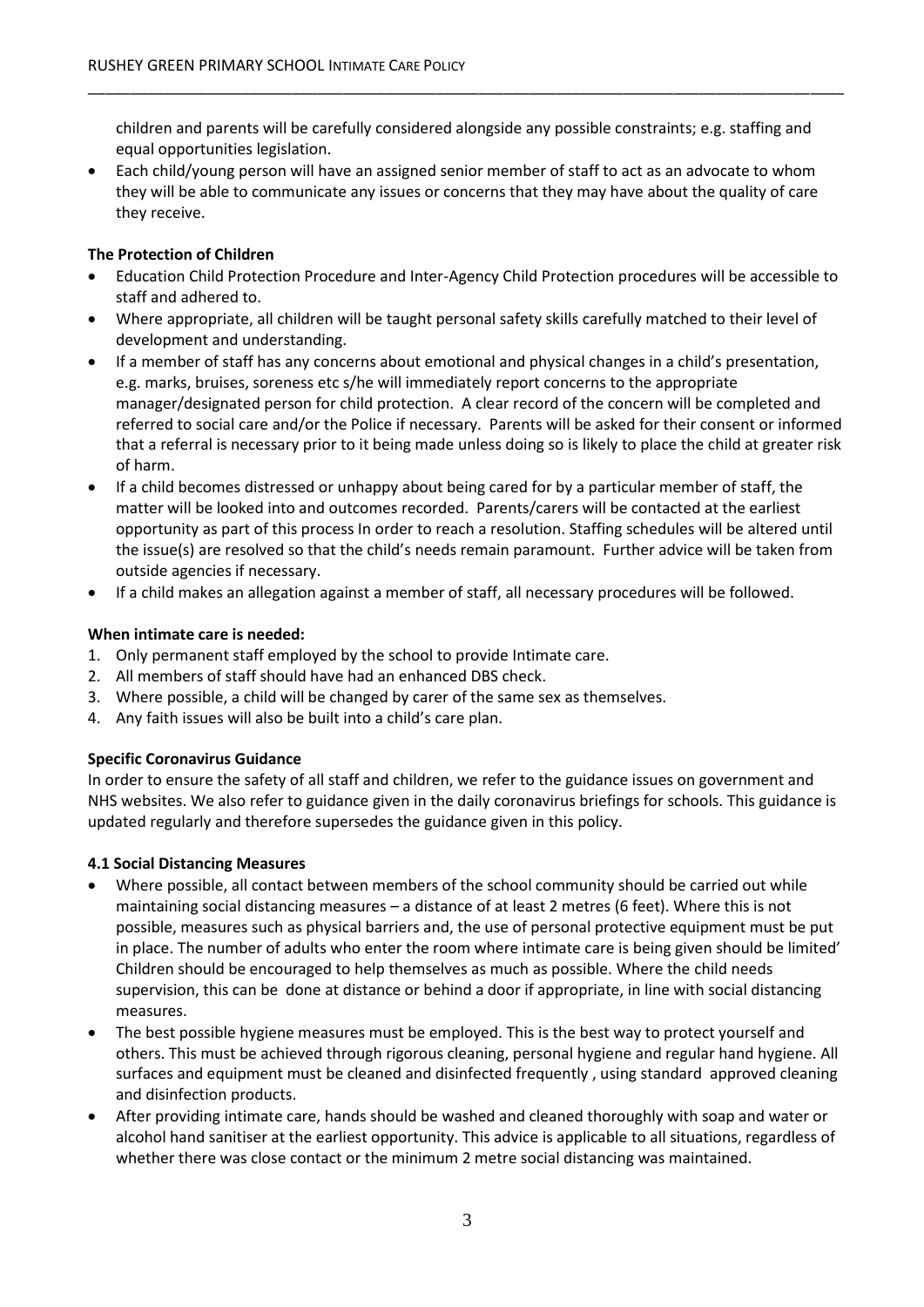Following contact with others, all persons should avoid touching their mouth, eyes and nose. There is no need for additional precautions to be taken in relation to cleaning clothing other than what is usual practice.

\_\_\_\_\_\_\_\_\_\_\_\_\_\_\_\_\_\_\_\_\_\_\_\_\_\_\_\_\_\_\_\_\_\_\_\_\_\_\_\_\_\_\_\_\_\_\_\_\_\_\_\_\_\_\_\_\_\_\_\_\_\_\_\_\_\_\_\_\_\_\_\_\_\_\_\_\_\_\_\_\_\_\_\_\_\_\_\_\_

#### **Personal protective equipment (PPE)**

- Where it is not possible to maintain a 2 metre or more distance away from an individual, disposable gloves and a disposable plastic apron must be used. Disposable gloves should be worn if physical contact is likely to be made.
- Where appropriate, the use of a fluid repellent surgical face mask is recommended and additional use of disposable eye protection when there is an anticipated risk of contamination with splashes, droplets of blood or body fluids.
- When using a fluid repellent surgical face mask, you should mould the metal strap of the mask over the bridge of the nose and make sure the mask fits snugly under the chin, around or across any facial hair if present.
- Clean your hands thoroughly with soap and water or alcohol sanitiser before putting on and after taking off PPE. In all circumstances where some form of PPE is used, the safe removal of the PPE is a critical consideration to avoid self-contamination. Guidance on putting on and taking off PPE is available from the NHS website. PPE should be disposed of carefully and according to the instructions and training provided.

Reviewed by Lisa Bogle – May 2020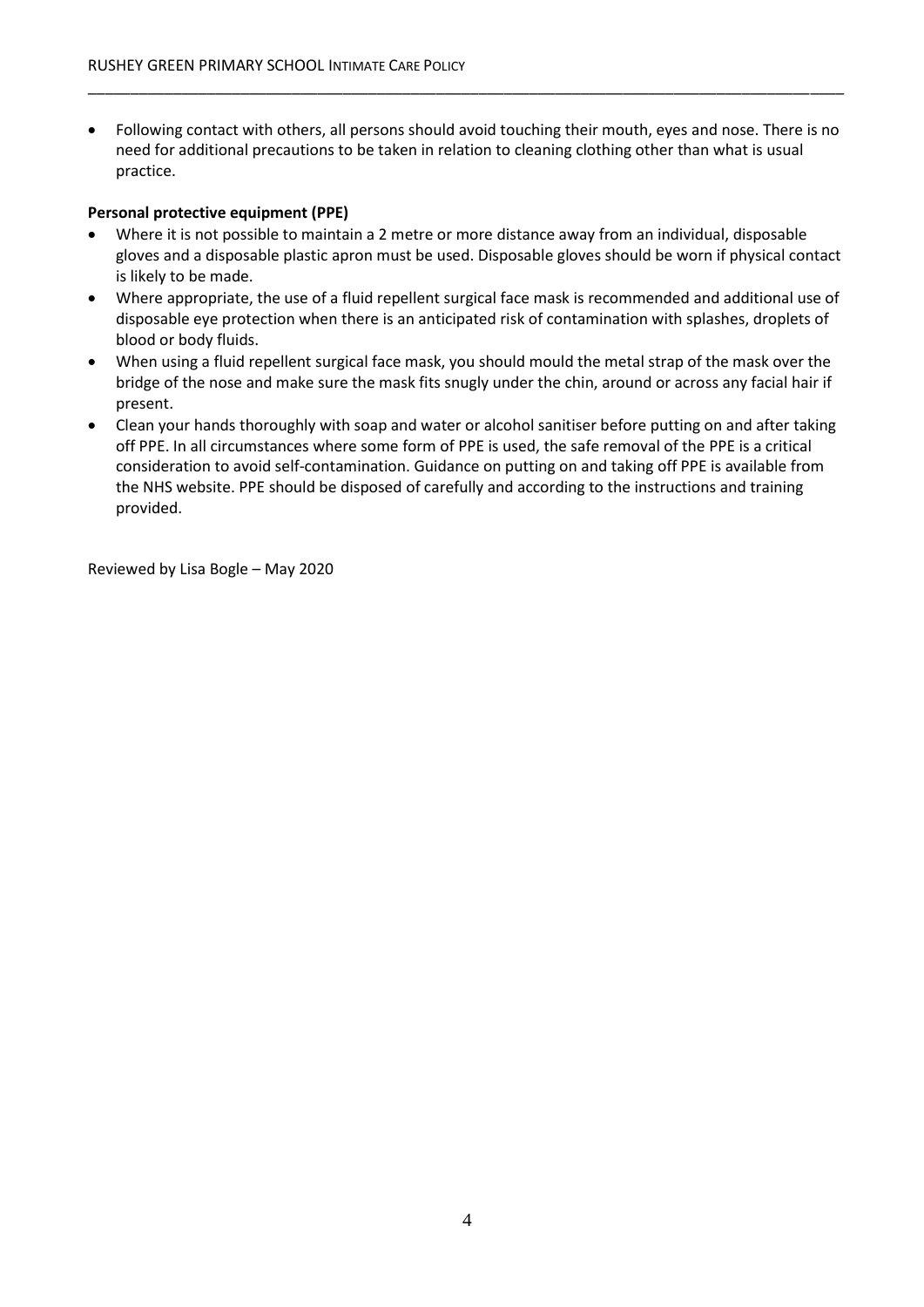## **Appendix 1**



## **Parental Permission for Intimate Care**

I give my permission for ………………………………………………………….. to receive intimate care (for example helping with changing or following toileting) should the need arise.

I understand the staff are doing this on a voluntary basis and will endeavour to encourage my child to achieve independence in this area with dignity and respect.

\_\_\_\_\_\_\_\_\_\_\_\_\_\_\_\_\_\_\_\_\_\_\_\_\_\_\_\_\_\_\_\_\_\_\_\_\_\_\_\_\_\_\_\_\_\_\_\_\_\_\_\_\_\_\_\_\_\_\_\_\_\_\_\_\_\_\_\_\_\_\_\_\_\_\_\_\_\_\_\_\_\_\_\_\_\_\_\_\_

I will provide the necessary clothes.

I understand I will be informed discretely on each occasion this happens.

**Signed:**

**…………………………………..…………………………………..**

**Person with legal responsibility for:**

**…………………………………..…………………………………..**